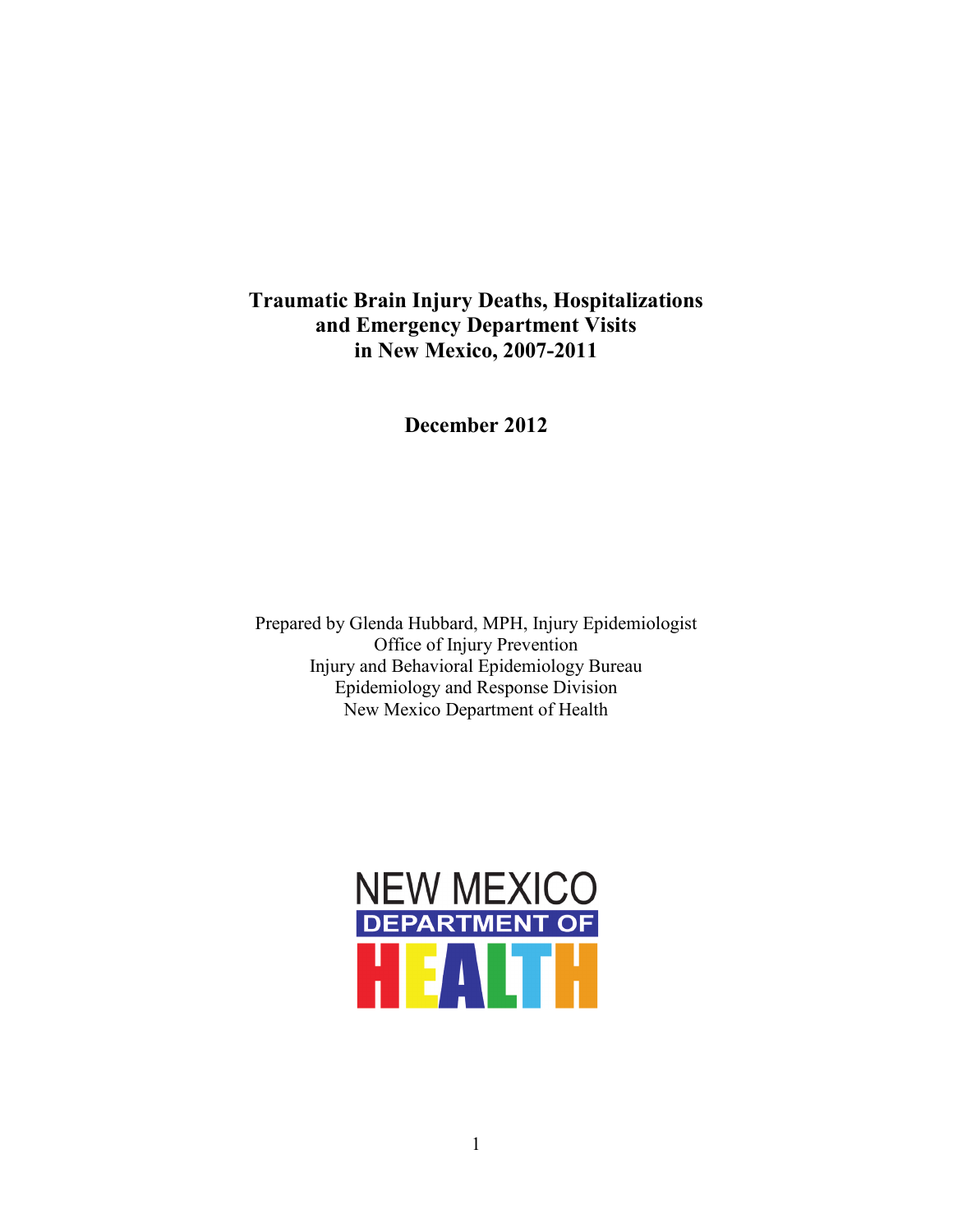#### *Introduction*

Traumatic brain injury (TBI) is caused by a blow to the head or a penetrating head injury that disrupts brain function. It can affect memory, judgment, sleep patterns, reflexes, speech, coordination, balance and behavior (personality changes, aggression, acting out, etc.). TBIs may range from mild to severe. Most cases of TBI are concussions or other types of mild  $TBI<sup>1</sup>$ .

Many people with mild to moderate head injuries who experience cognitive deficiencies can become easily confused or distracted and have problems with concentration and attention<sup>2</sup>. They may also have difficulty with higher level executive functions such as planning, organizing, abstract reasoning, problem-solving, and making judgments<sup>2</sup>. Problems with cognition and higher level executive function may also make work-related activities more difficult to perform<sup>2</sup>.

Over 1.7 million people sustain a TBI in the United States each year<sup>1</sup>, of whom about 52,000 die, 275,000 are hospitalized, and 1,365,000 are treated and released from an emergency department<sup>1</sup>. Direct medical costs and indirect costs of TBI, such as lost productivity, totaled an estimated \$60 billion in the United States in 2000<sup>5</sup>. Current estimates suggest that about 3.2-5.3 million persons (1.1%-1.7% of the U.S. population) live with long-term disabilities that result from  $TBI^{3-4}$ .

This report examines five years of TBI deaths from 2007 through 2011 and TBI hospitalizations for the years 2009-2011. Starting in 2009, the diagnostic fields in the hospital discharge data increased from nine fields to eighteen fields. The external cause of injury code (E-code) fields increased from one field to three fields. E-codes designate the cause of the injury hospitalization, such as a fall or motor vehicle traffic injury. The addition of the E-code fields resulted in an increase in the percentage of injury hospital discharges that were E-coded from around 65% prior to 2009 to 84% in 2009. In 2010 and 2011, 93% of injury hospitalizations were E-coded.

The multiple-cause-of-death files for the years 2007-2011 were obtained from the NM Bureau of Vital Records and Health Statistics, New Mexico Department of Health (NMDOH). TBIrelated deaths and their external causes in New Mexico were determined by using the case definition for TBI deaths recommended by the Centers for Disease Control and Prevention (CDC) and were based on the International Classification of Disease Version 10 (ICD-10). The population was obtained from the University of New Mexico Geospatial and Population Studies Group. The non-Hispanic White population is reported as "White". The Hispanic population category included persons whose race is "White" or "Other". The appendix contains the list of the ICD-10 diagnosis codes that were used to identify TBI deaths among NM residents for 2007- 2011.

The number and rate of TBI-related injury deaths were calculated for this report. Data were stratified by age group, gender, race/ethnicity and external cause. TBI-related death rates were age-adjusted to the 2000 standard US population where comparisons were made between the New Mexico and U.S. rates and between the rates among racial/ethnic groups.

The hospital inpatient discharge data (HIDD) for the years 2009-2011 were obtained from the Morbidity Surveillance Program, NMDOH. The HIDD does not include hospitalizations from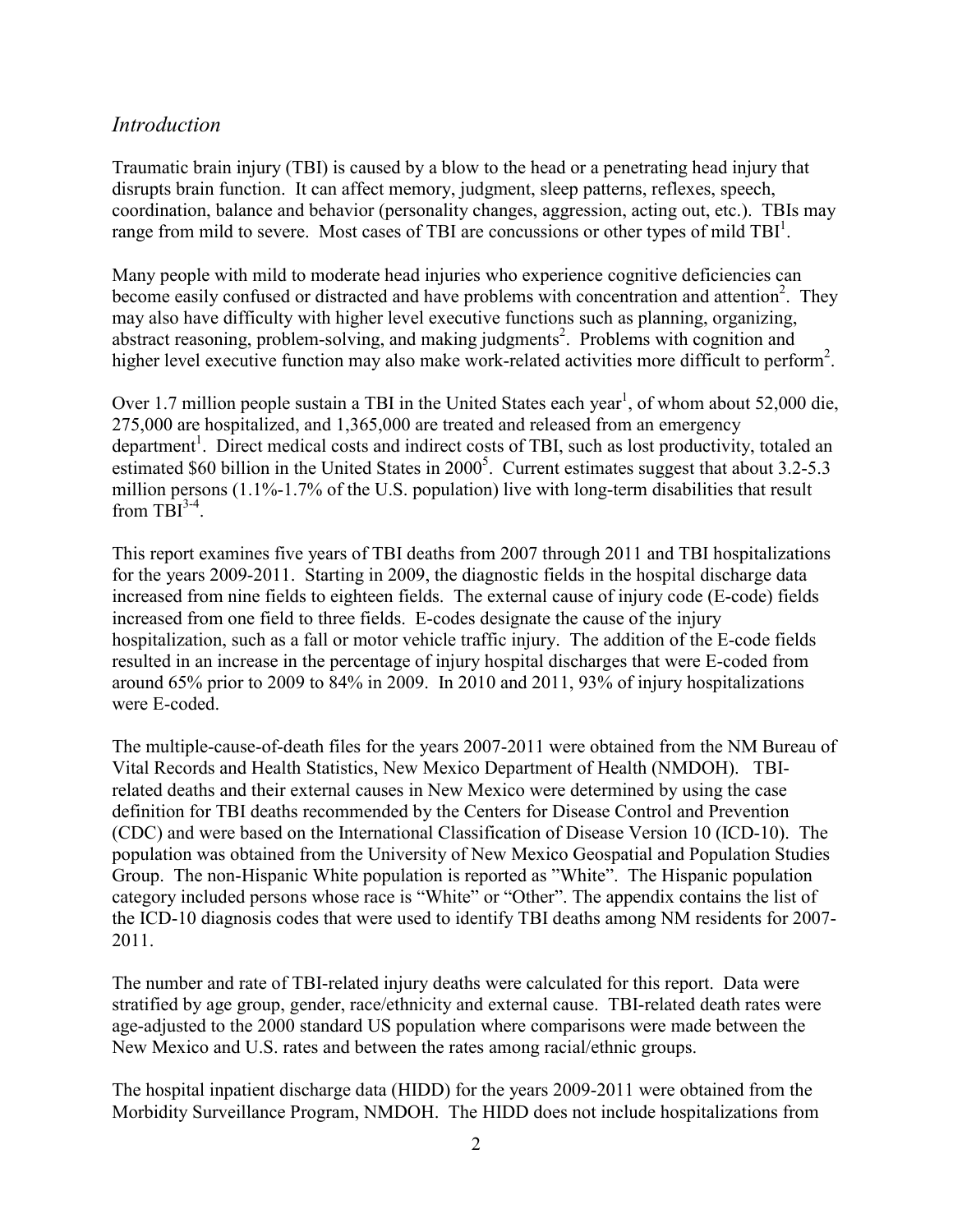the Veterans Administration and Indian Health Service hospitals in NM, and does not include hospitalizations of NM residents that occurred at out-of-state hospitals. TBI-related hospitalizations in NM were determined by using the case definition for TBI hospitalizations recommended by the CDC and were based on the International Classification of Disease Version 9 (ICD-9-CM). The appendix contains the list of the ICD-9-CM diagnosis codes that were used to identify TBI hospitalizations among NM residents for 2009-2011. The number and rate of TBI-related injury hospitalizations were calculated for this report. Data were stratified by age group, gender and external cause. TBI-related hospitalization rates were age-adjusted to the 2000 standard US population where comparisons were made between the causes of TBI injury hospitalizations. Emergency Department (ED) visit data for 2010 were obtained from the Morbidity Surveillance Program, NMDOH.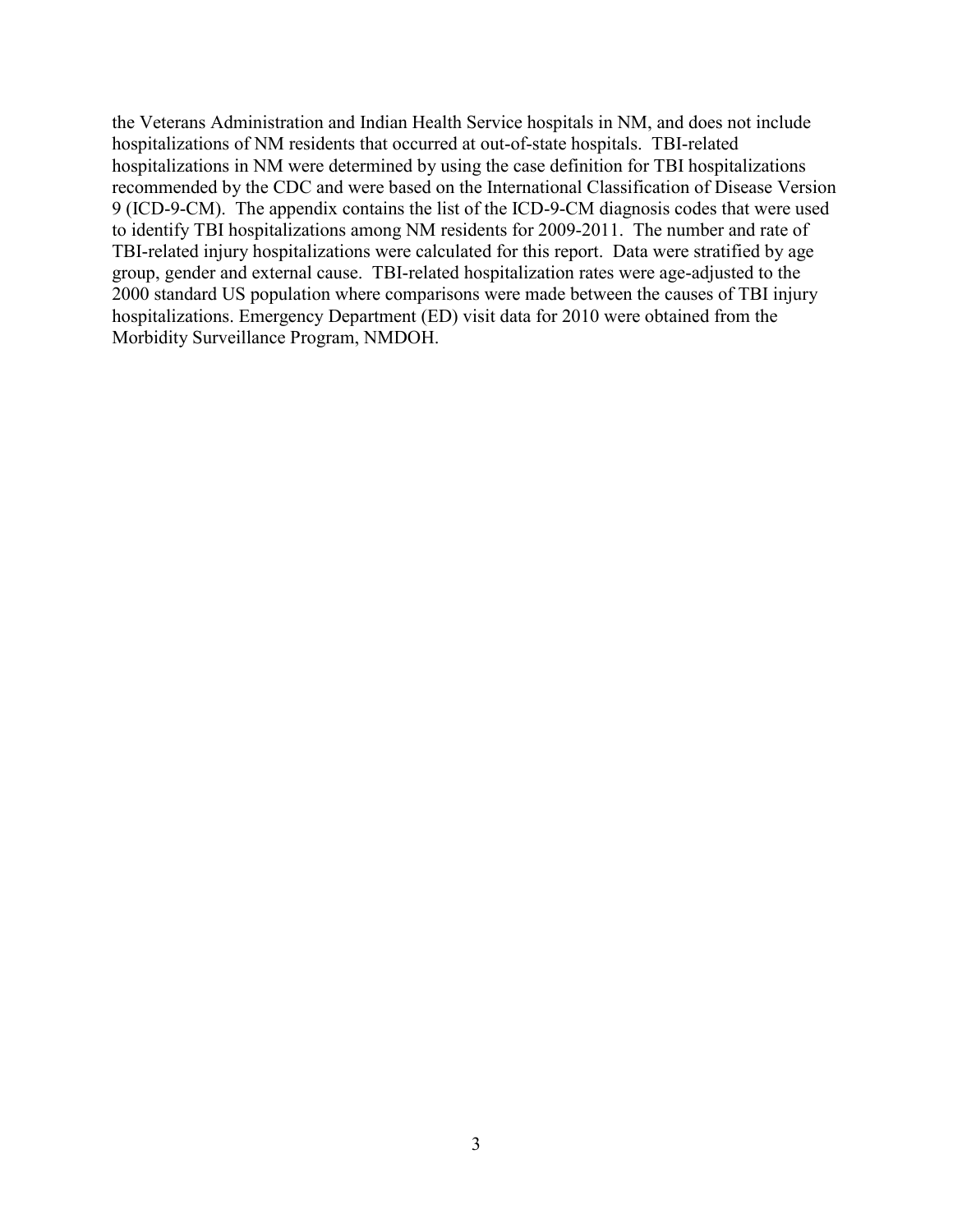### *TBI-related Deaths*





In NM, TBI-related deaths represented approximately one quarter of all injury-related deaths.

During 2007-2011, an annual average of 377 TBI-related deaths occurred among NM residents. During this period, TBI-related death rates in NM ranged from 16.8/100,000 population to 19.6/100,000. The male TBI-related death rate for 2007-2011 was, on average, four times higher than the rate among females.



Figure 2. Traumatic brain injury deaths by intent, New Mexico, 2007-2011

TBI-related deaths can be classified by the intent of the injury. Intentional injuries (suicide and homicide) accounted for over half of the TBI-related deaths in New Mexico. The "Other" category includes deaths of undetermined intent and those due to legal intervention.

<sup>\*</sup>Age-adjusted to the 2000 Standard US population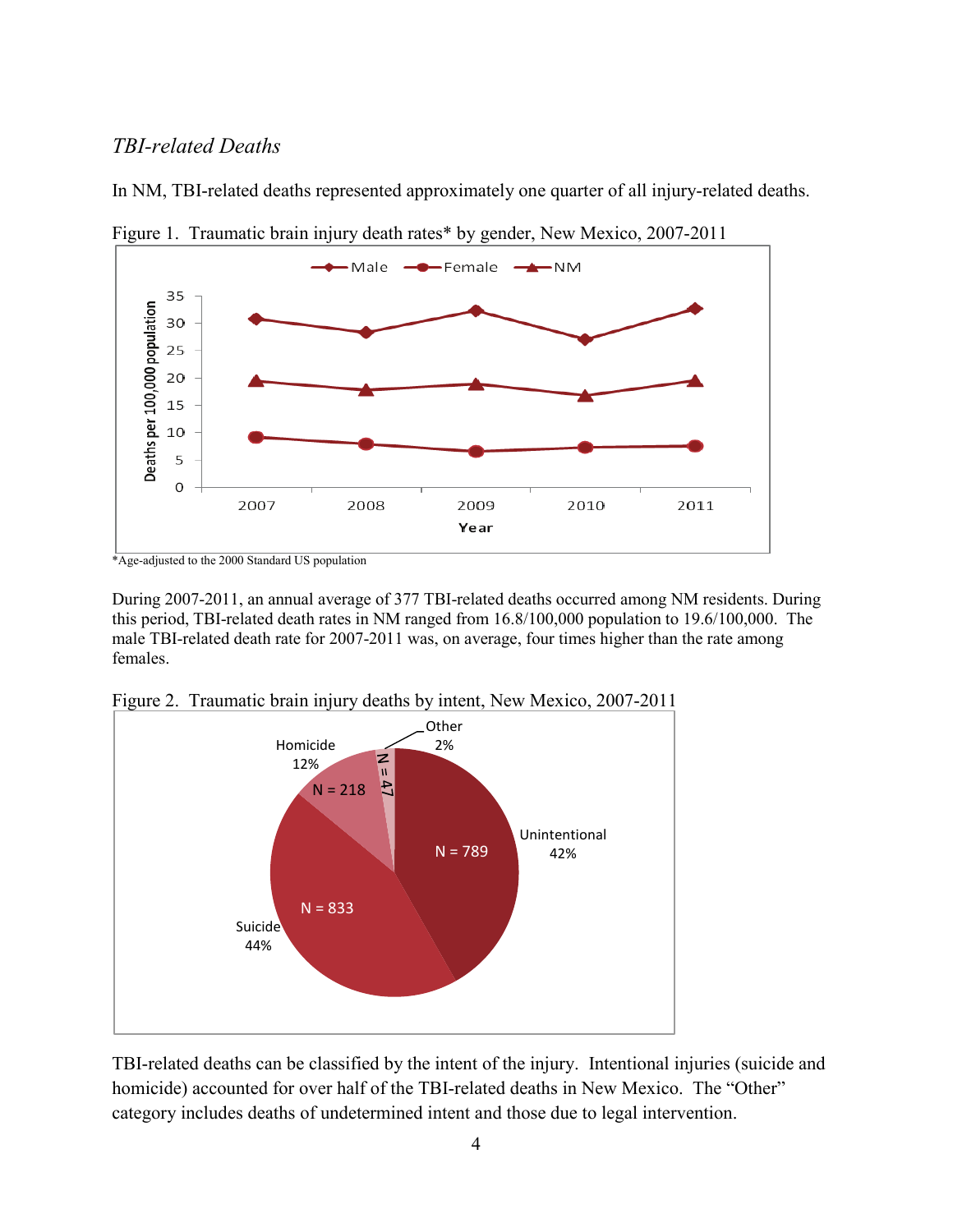

Figure 3. Average annual traumatic brain injury death rates, by age and gender, New Mexico, 2007-2011

The TBI-related death rate for 2007-2011 was highest among persons 85+ years of age. During each year, the TBI-related death rate among males was higher than the rate among females, except for the youngest age groups, <1, 1-4 and 5-14 year olds. Among these age groups, females had a higher TBIrelated death rate than males for some of the years.





\*Age-adjusted to the 2000 Standard US population

American Indians/Alaska Natives (AI/ANs) had the highest average annual TBI-related death rate during 2007-2011. The AI/AN TBI-related death rate was 1.2 times higher than the rate among whites and 1.5 times higher than the rate among Hispanics. Asians/Pacific Islanders had the lowest TBI-related death rate followed by blacks.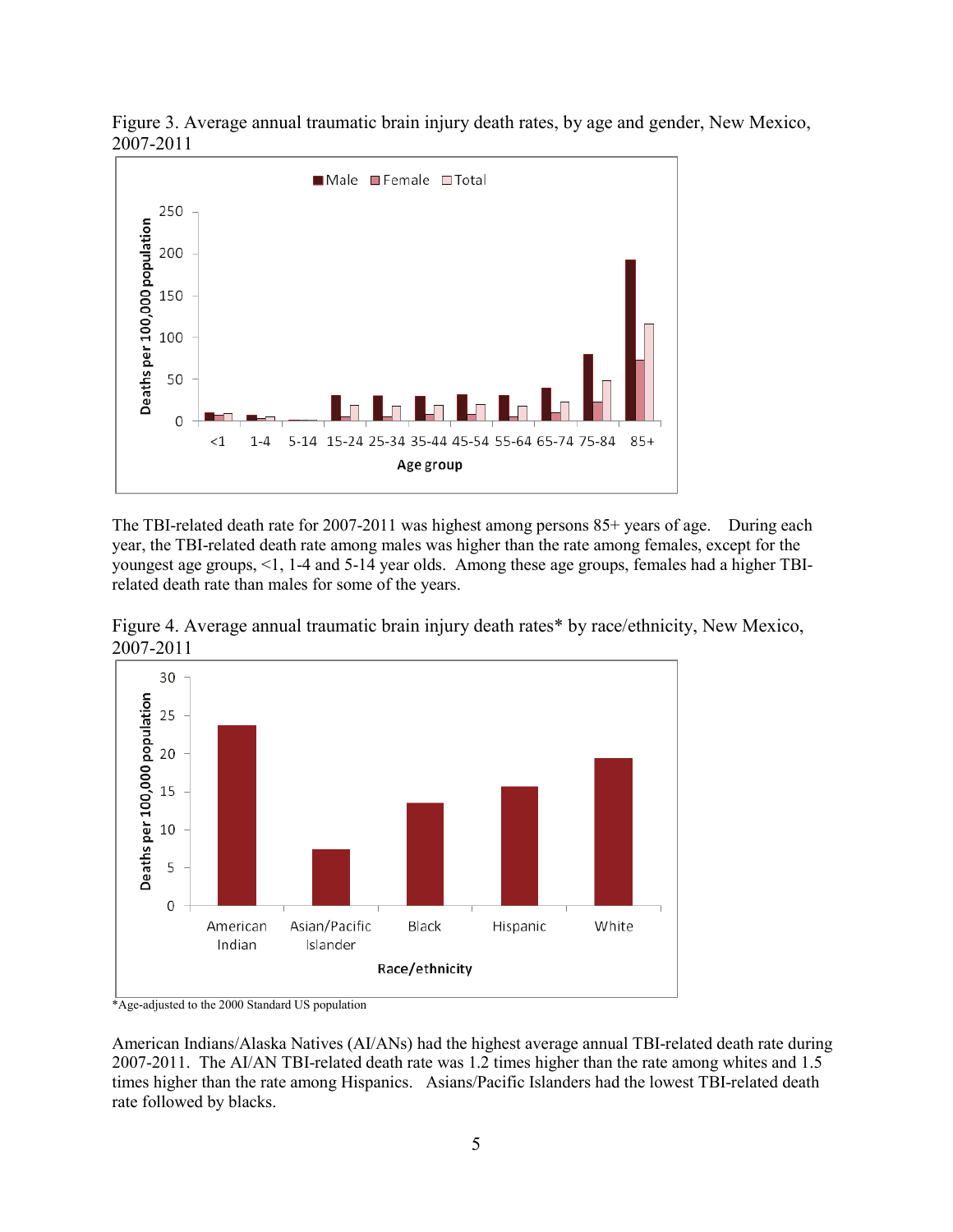

# **New Mexico Health Regions**

Figure 5. Traumatic brain injury death rates by NM Health Regions, New Mexico, 2007-2011



TBI-related death rates by health region are shown in Figure 5. The northwest region had the highest TBI-related death rate.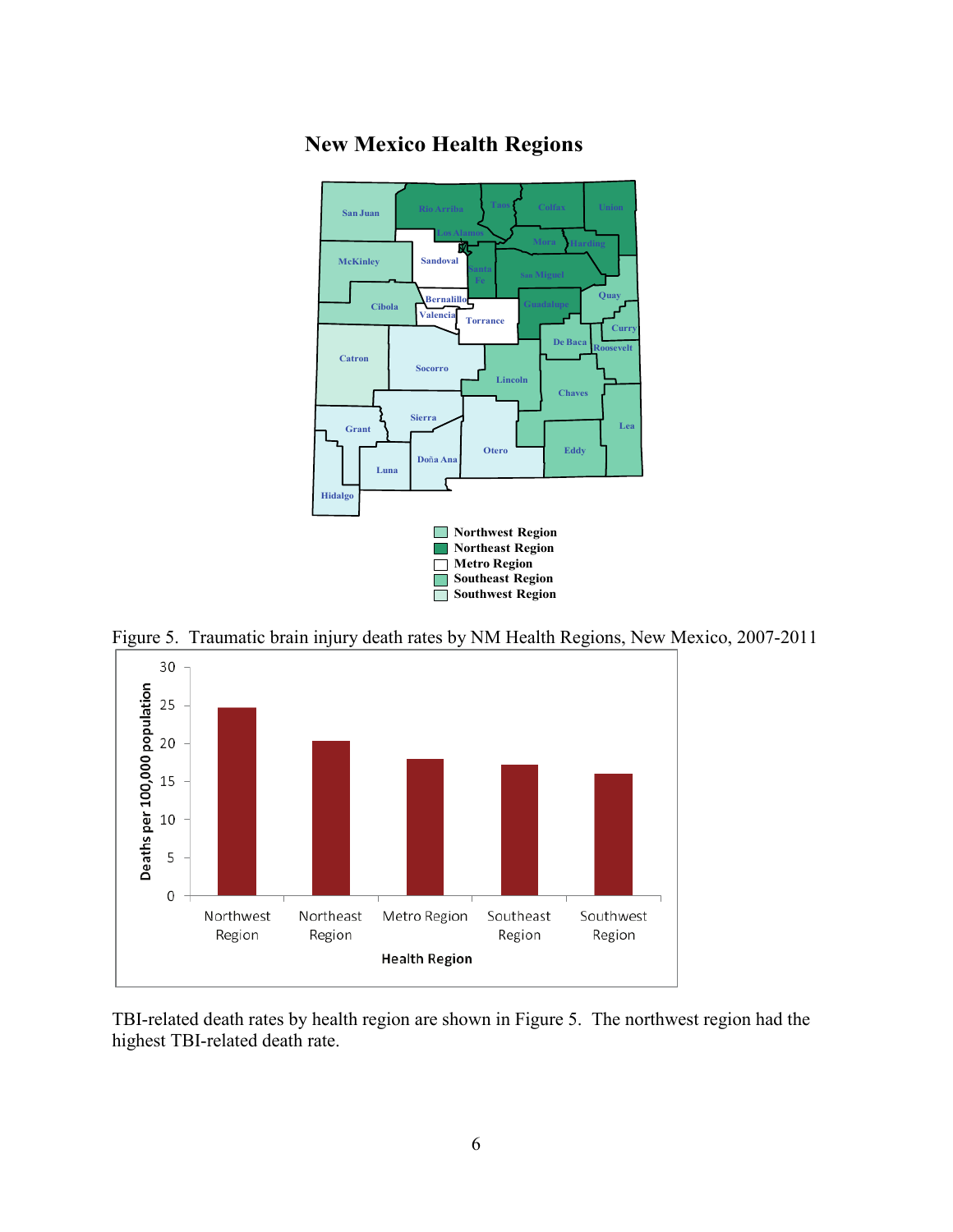#### *Mechanisms of TBI-Related Deaths*





During 2007-2011 firearms, falls and motor vehicle traffic were the leading causes of TBIrelated death in NM. In 2007, falls surpassed motor vehicle traffic as the second leading cause of TBI-related death. During 2007-2011, the motor vehicle traffic-related TBI death rate decreased 31%.



Figure 7. Traumatic brain injury deaths by external cause of injury, New Mexico, 2007-2011

Over half of the TBI deaths during 2007-2011 were caused by firearms. Firearms, falls and motor vehicle traffic injuries accounted for 88% of the TBI-related deaths. The "Other" category includes injuries classified as other specified and classifiable, other specified, not elsewhere classifiable and unspecified as well as other causes including struck by, or against an object.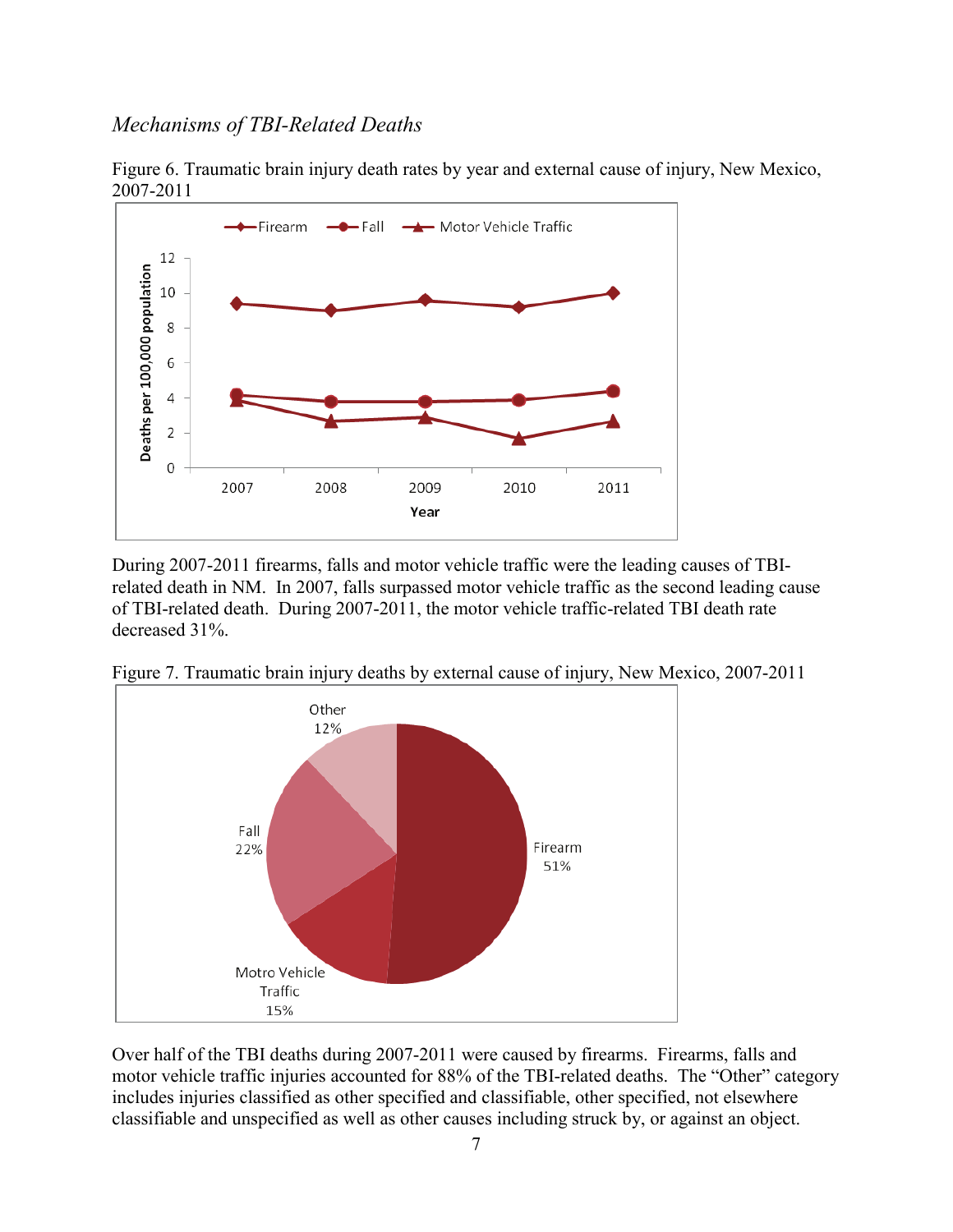

Figure 8. Firearm-related traumatic brain injury deaths by intent, New Mexico, 2007-2011

Most of the firearm-related TBI deaths were suicides.





During 2007-2011, the firearm-related TBI death rate was highest among 85+ year olds. The motor vehicle traffic-related TBI death rate was highest among 15-24 year olds. The fall-related TBI death rate was highest among 85+ year olds. Fall-related injury accounted for 78% of TBI deaths in this age group.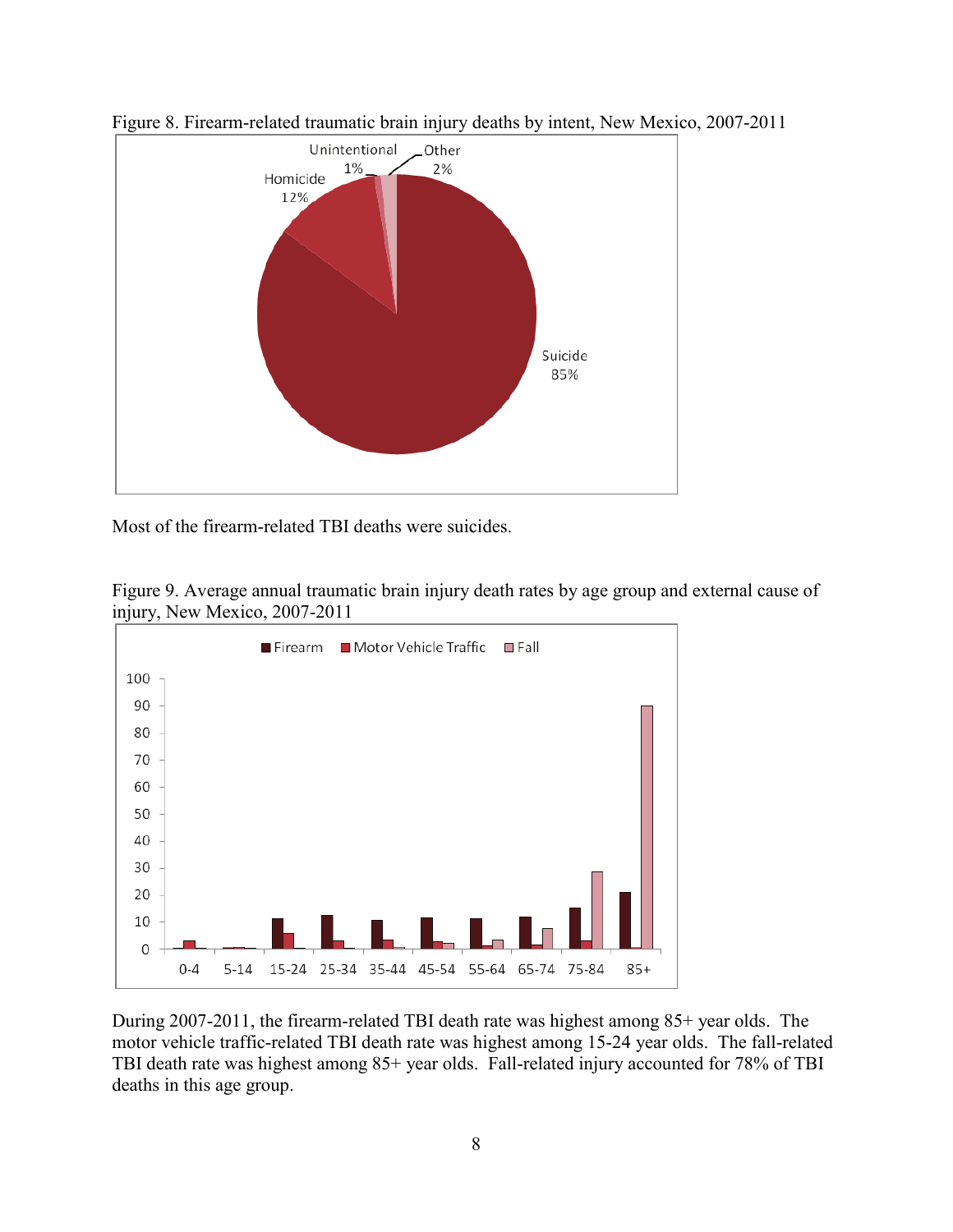

Figure 10. Percentage of traumatic brain injury deaths by gender and external cause, New Mexico, 2007-2011

Over half of the TBI-related deaths among males during 2007-2011 were caused by firearms. Fall-related injury was the leading cause of TBI-related death among females.

Figure 11. Average annual traumatic brain injury death rates by gender and external cause of injury, New Mexico, 2007-2011



The firearm-related TBI death rate among males was 6.7 times higher than the rate among females.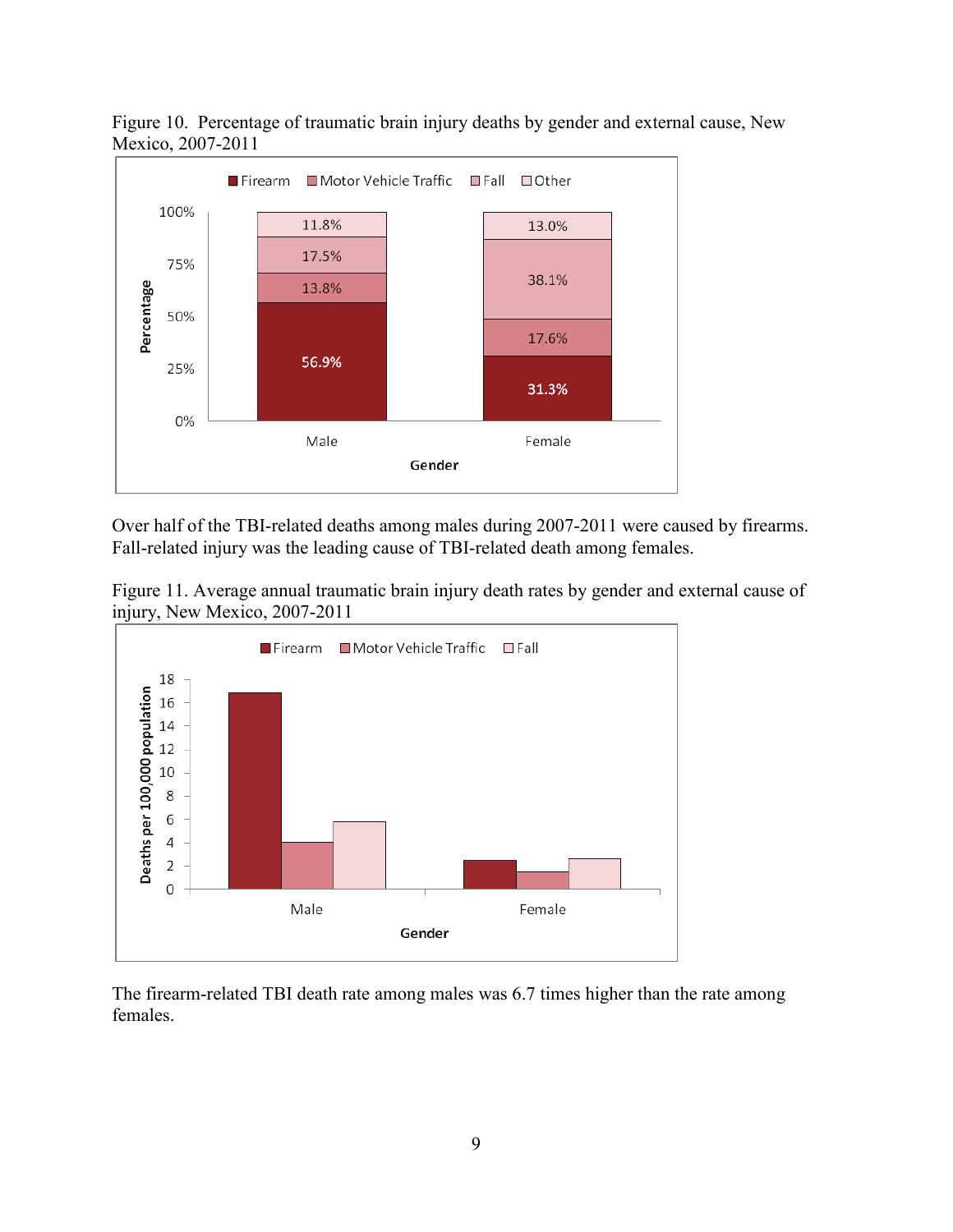

Figure 12. Percentage of traumatic brain injury deaths by race/ethnicity and external cause of injury, New Mexico, 2007-2011

During 2007-2011 firearm-related injury was the leading cause of TBI death among whites and Hispanics. Motor vehicle traffic injury was the leading cause of TBI death among American Indians. Firearm-related injury accounted for 55% of TBI-related death among blacks.





Age-adjusted to the 2000 Standard US population

Whites had the highest firearm-related TBI death rate, which was 2.6 times higher than the American Indian rate. American Indians had the highest motor vehicle traffic-related TBI death rate. The motor vehicle traffic-related TBI death rate declined 54% among the white population, declined 21% among the Hispanic population and increased 10% among American Indians during 2007-2011. American Indians had the highest fall-related TBI death rate. The fall-related TBI death rate decreased 8% among the white population from 2007-2011.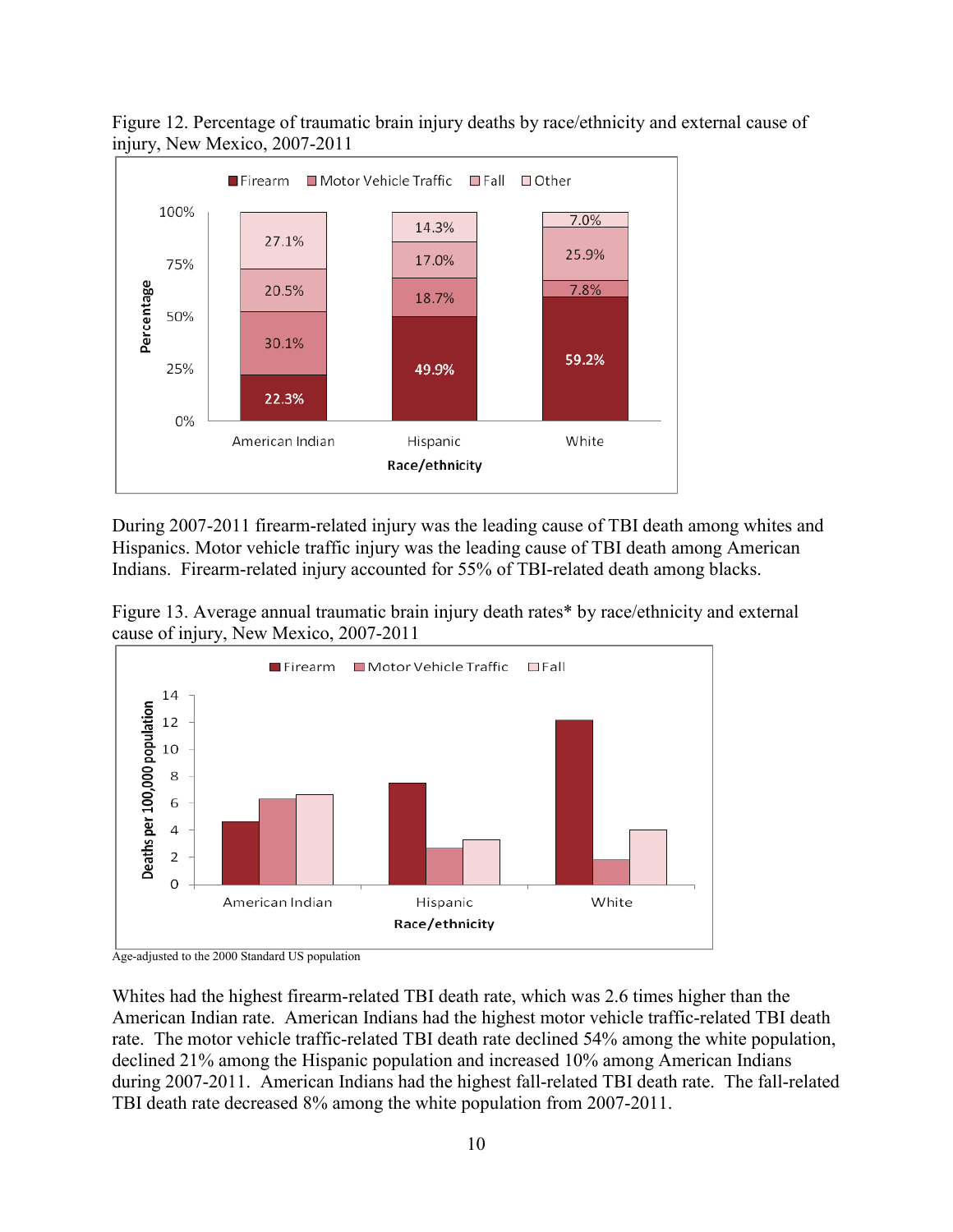## *TBI-Related Hospitalizations*

During 2009-2011, an annual average of 1,066 TBI hospitalizations occurred among NM residents.



Figure 14. Average annual traumatic brain injury hospital discharge rates, by age and gender, New Mexico, 2009-2011

The TBI hospital discharge rate during 2009-2011 was highest among persons 85+ years of age. The TBI hospital discharge rate among males was two times higher than the rate among females.

Figure 15. Traumatic brain injury hospital discharges by external cause of injury, New Mexico, 2009-2011



Fall-related injury was the leading cause of TBI hospitalization during 2009-2011. The "Unknown" category includes missing E-codes and E-codes designating place of occurrence, injuries sustained during medical/surgical care and procedures, adverse effects of drugs, perpetrator of child and adult abuse and unspecified cause of injury.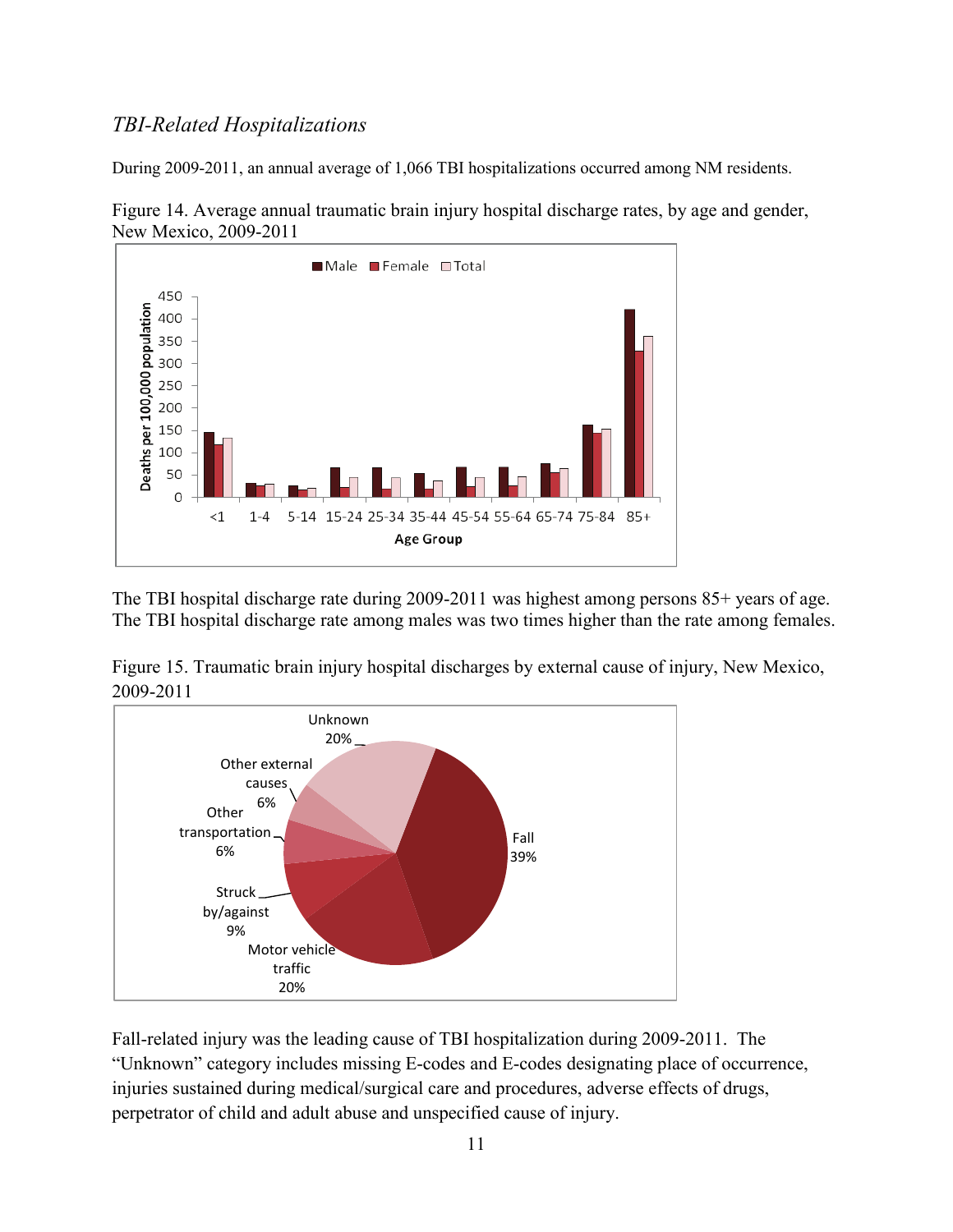

Figure 16. Traumatic brain injury hospital discharge rate\* by external cause of injury, New Mexico, 2009-2011

\*Age-adjusted to the 2000 Standard US population

The fall-related TBI hospital discharge rate was almost twice as high as the motor-vehicle trafficrelated TBI hospital discharge rate.





Figure 18 contains the rates by age group for the other leading causes of TBI hospitalizations.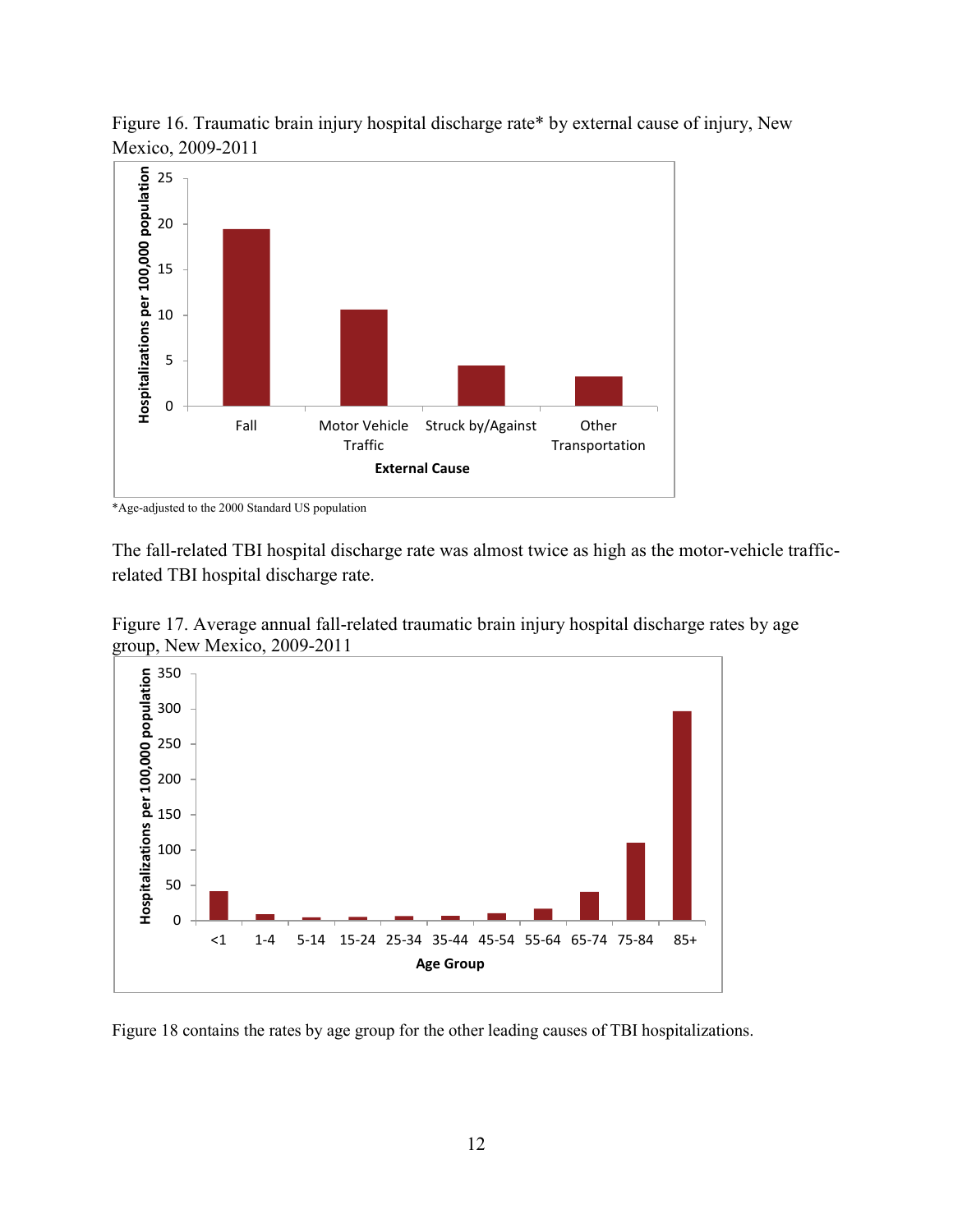



Older adults 85+ years of age had the highest fall-related TBI hospital discharge rate, followed by 75-84 year olds and children less than one year of age (Figure 17). Fall-related injury was the leading cause of TBI-related hospitalizations among 0-4 year olds and 45+ year olds. The motor vehicle traffic-related TBI hospital discharge rate was highest among 15-24 year olds, followed by 25-34 year olds and 35-44 year olds. Older adults 85+ years of age had the highest struck by, or against-related TBI hospital discharge rate and 5-14 year olds had the highest other land transport-related TBI hospital discharge rate.

Figure 19. Percentage of traumatic brain injury hospitalizations by gender and external cause, New Mexico, 2009-2011



Falls were the leading cause of TBI-related hospitalizations for both males and females. Fallrelated injury was the cause of half of the TBI-related hospitalizations among females.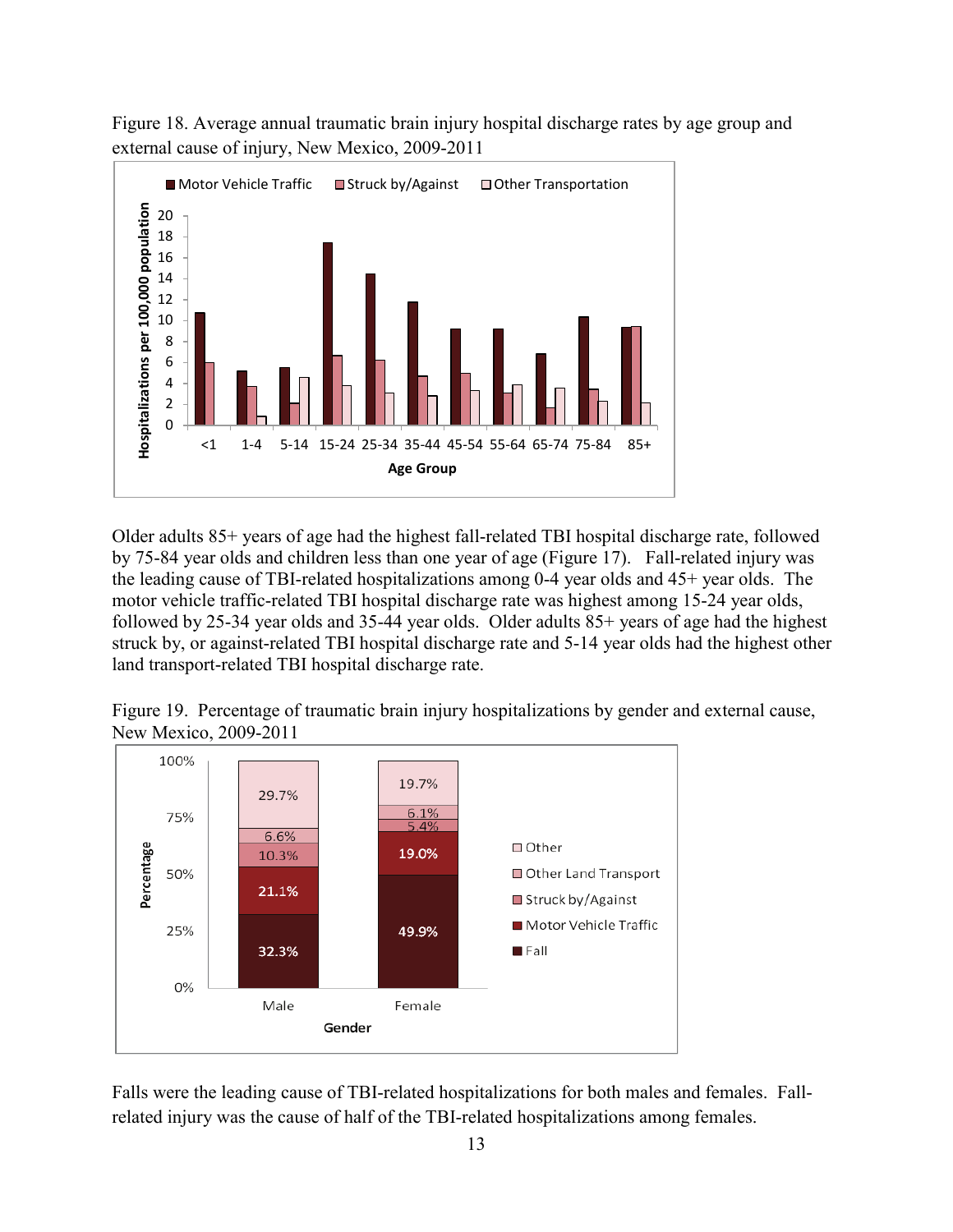Figure 20. Traumatic brain injury hospital discharge rates by gender and external cause of injury, New Mexico, 2009-2011



The motor vehicle traffic-related TBI hospitalization rate was two times higher among males than among females. The stuck by, or against-related TBI hospitalization rate was three times higher among males than among females.

# *TBI-Related Emergency Department Visits*

In 2010 7,991 emergency department visits for TBI occurred among NM residents.

Figure 21. Traumatic brain injury emergency department visit rates by age and gender, New Mexico, 2010



The 2010 TBI-related ED visit rate was 1.3 times higher for males than for females. Males accounted for 56% of the TBI-related ED visits during 2010. Infants had the highest TBI-related ED visit rate in 2010.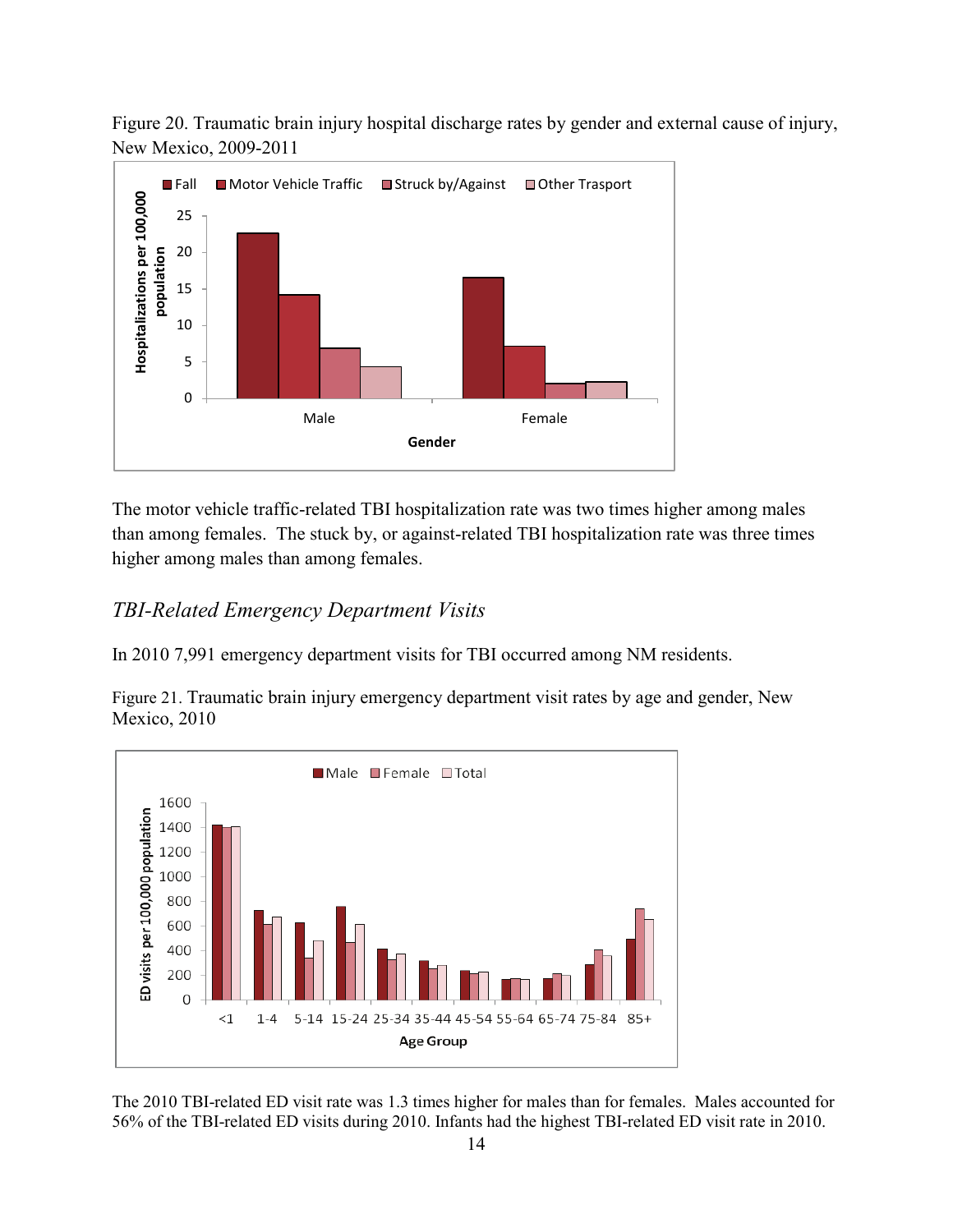

Figure 22. Traumatic brain injury emergency department visits by external cause of injury, New Mexico, 2010

Unintentional fall-related injury was the leading cause of injury requiring a visit to the emergency department in 2010. The external cause of injury was unknown for almost half of the injury-related emergency department visits in 2010. Nationally, fall-related injury was the leading cause of injury resulting in an emergency department visit for all ages and for each age group except 15-24 year olds. Struck by, or against was the leading cause of injury resulting in an emergency department visit among 15 to 24 year olds.

#### *Prevention*

Nationally, the leading causes of TBI (deaths, hospitalizations, emergency department visits, etc.) from 2002-2006 were falls (35.2%), motor vehicle traffic (17.3%), struck by, or against an object (16.5%) and assault (10.0%). The leading causes of TBI-related death in NM during 2007-2011 were firearms, falls and motor vehicle traffic-related injuries. The leading causes of hospitalizations in NM during 2009-2011 were falls, motor vehicle traffic-related injuries, struck by, or against an object and other land transport such as all terrain vehicle crashes.

State agencies and organizations in New Mexico are engaged in several activities to prevent injuries that result in a TBI. The Office of Injury Prevention (OIP), an office within the Epidemiology and Response Division of the New Mexico Department of Health coordinates the statewide New Mexico Adult Falls Prevention Coalition. The Coalition follows the "Falls Free: National Action Plan" which has identified the following prevention focus areas to prevent falls: home safety, physical activity, medication safety, and environmental safety in the community. The OIP has brought two evidence-based programs to NM, which are Tai Chi: Moving for Better Balance training and Fear of Falling: A Matter of Balance program. Participants have been trained to provide instruction on the Tai Chi program in 24 communities throughout the state. The Fear of Falling: A Matter of Balance program continues to be implemented in communities throughout the state. The OIP co-facilitates the Healthy Aging Collaborative with the Aging and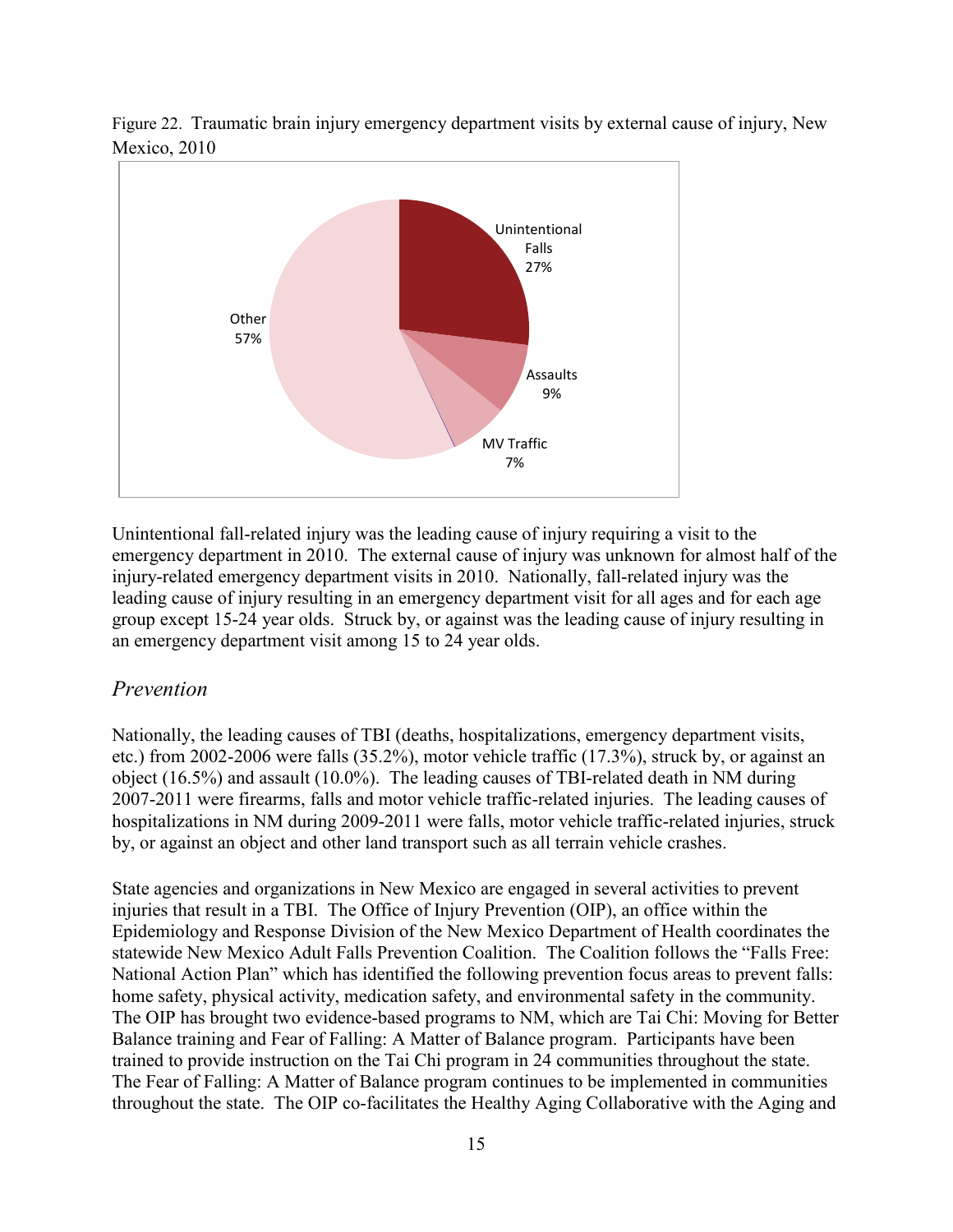Long Term Services Department. The collaborative has brought the national Osteoporosis Foundation to New Mexico to train participants on advocacy. The OIP participates on the Arthritis Advisory Council and shares its resources to support the Chronic Disease Self Management program.

Motor vehicle traffic deaths in NM have decreased sharply since 2007. The poor economy resulting in changes in driving habits, including driving at a slower speed and driving less often, could be a contributing factor in the recent sharp decline in the motor vehicle traffic death rate. Conversely, however, the motorcycle death rate increased 100% from 1999 through 2009. NM has a primary enforcement seat belt law but only a partial helmet law for motorcycle riders, which requires people 17 years of age and younger to wear a helmet while riding a motorcycle. Sobriety check points are conducted by law enforcement agencies to reduce drinking and driving. NM implemented the ignition interlock law in June 2005 to prevent a person who has been convicted of DWI from starting a vehicle. NM implemented the Graduated Driver's License (GDL) program for teens under the age of 18 in January 2000. GDL requires anyone under the age of 18 applying for a learner's permit to complete a three-stage process to obtain a driver's license. The provisional license under stage 2 places restrictions on the number of passengers allowed and night time driving.

The motor vehicle traffic death rate among American Indians is higher than the rate among non-American Indians. Culturally appropriate interventions to increase child safety seat and seat belt use and to reduce alcohol-impaired driving should be tailored to meet the specific needs of the tribes.

The 2006 Revised Fee and Safety Requirements for Off Road Vehicles added mandatory helmet use for all minors, as well as other safety requirements, for anyone under the age of 18 driving or riding on an all terrain vehicle, miniature or "pocket" motorcycle or snowmobile. To help reduce the number of traumatic brain injuries in children that are associated with non-motorized vehicles, the 2007 New Mexico Legislature passed the most comprehensive helmet law for children and youth in the nation. The 2007 Child Helmet Safety Act requires that all children younger than 18 years wear helmets when riding bicycles, tricycles, skateboards, scooters, and skates on public property. The combined requirements of both laws has made New Mexico the only state to require that every minor under age 18 wear a helmet on every vehicle, motorized or non-motorized, unless it has seat belts and accommodation for car seats.

Struck by, or against an object, is the third leading cause of TBI-related hospitalization in NM. NM passed a "return to play" law in 2010 to protect young athletes from deadly or disabling consequences of returning to play too soon after a TBI. The law requires that safety protocols for brain injury during school athletic activity be provided to coaches and parents of student athletes. A student athlete who exhibits signs of head injury is to be held out of activity until he or she no longer exhibits any associated symptoms and is cleared by a medical professional.

Firearm injury is the leading cause of TBI death in NM and most of the firearm injuries are due to suicide. The New Mexico Suicide Prevention Coalition is engaged in suicide prevention and intervention activities, and provides education, support and advocacy to reduce the suicide rate in New Mexico. Substance abuse and mental health disorders are the two most common psychiatric disorders associated with suicide. Preventing suicide involves recognizing signs that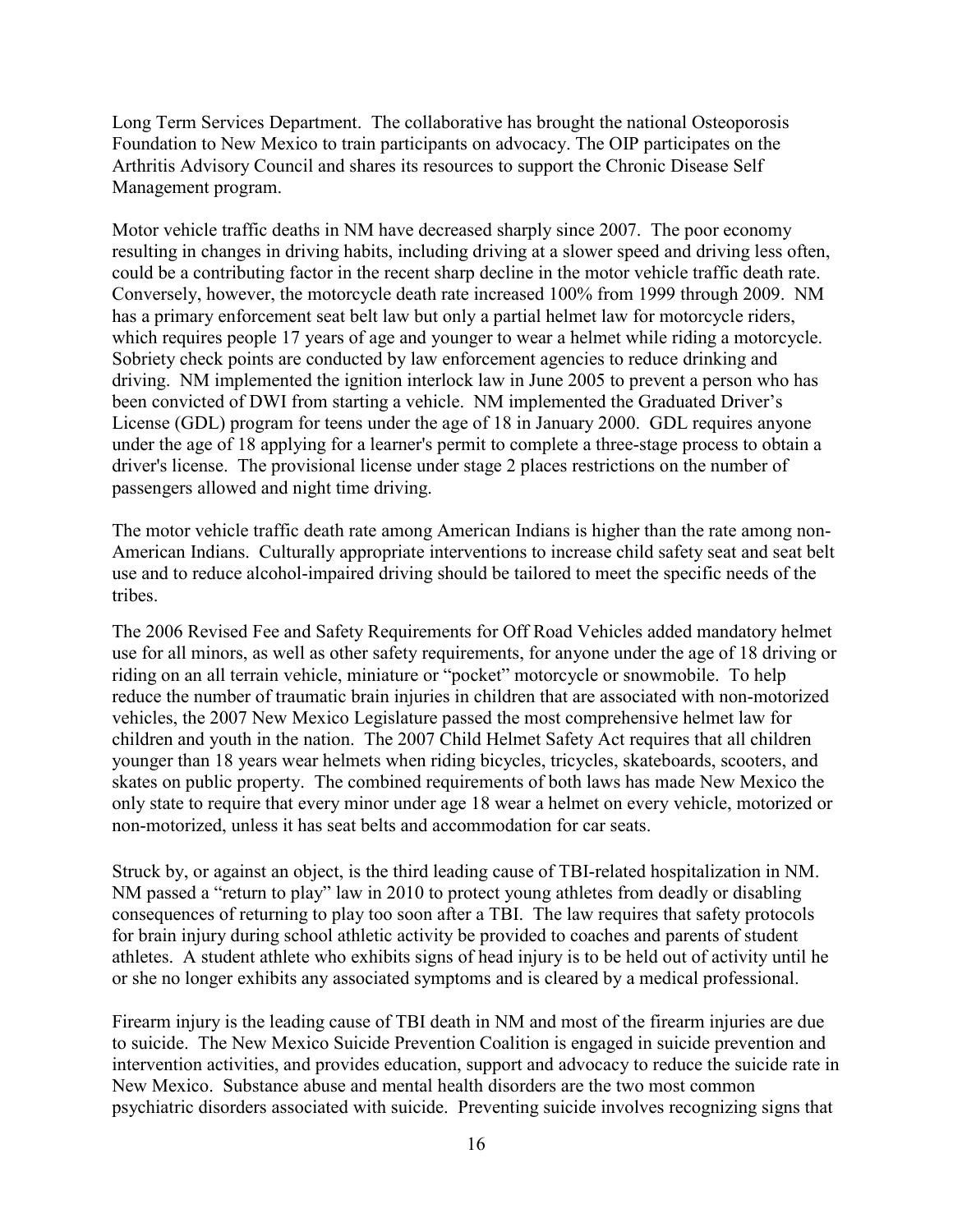someone is at risk of committing suicide and responding to those signs by helping the person obtain treatment of depression and other psychiatric illnesses.

## *Recommendations*

Helmets should be worn when riding a motorcycle and engaging in contact sports, such as football, as well as baseball and softball. Other outdoor activities in which helmets should be worn include skiing, snowboarding, ice skating and horseback riding. Parents should also constantly remind children and youth under age 18 that wearing a helmet while riding a bicycle, tricycle, skateboard and scooter, as well as an all terrain vehicle, motorcycle, miniature motorcycle or snowmobile, is required by New Mexico state law.

Seniors should have a clinical assessment for falls at every primary health care visit. They should also participate in community-sponsored programs, such as Tai Chi, which are designed to reduce falls through improving gait and balance. A home safety fall assessment should be conducted for all seniors. Tripping hazards, including loose rugs and clutter in walkways should be removed. Other ways to make living spaces safer include installing non-slip mats and grab bars in tubs and showers and improving lighting in the home. Fall hazards outside the home should also be addressed. Large cracks in sidewalks and driveways should be repaired. Sidewalks and driveways should be kept free of ice and rocks. Adequate lighting should be installed by doorways and along walkways leading to doors. Medications should be reviewed by a pharmacist or other health care professional, since some drugs can cause dizziness. Seniors should also have annual eye exams.

Access to firearms is associated with an increased risk of suicide. About 85% of suicide attempts using a firearm are fatal. To reduce access to firearms, firearms should be stored unloaded in a locked box.

# *References*

- 1. Faul, M., Xu, L., Wald, M., Coronado, V., Traumatic Brain Injury in the United States: Emergency Department Visits, Hospitalizations and Deaths, 2002-2006, Centers for Disease Prevention and Control, March 2010.
- 2. National Institute of Neurological Disorders and Stroke. Traumatic brain injury: hope through research. Bethesda (MD): National Institutes of Health; 2002 Feb. NIH Publication No.: 02-158.
- 3. Zaloshnja E. et al., Prevalence of long-term disability from traumatic brain injury in the civilian population of the United States, 2005. J Head Trauma Rehab 2008;23:394-400.
- 4. Selassie AW, et al., Incidence of long-term disability following traumatic brain injury hospitalization, United States, 2003. J Head Trauma Rehab 2008;23:123-31.
- 5. Finkelstein E, Corso P, Miller T and associates. The Incidence and Economic Burden of Injuries in the United States. New York (NY): Oxford University Press; 2006.